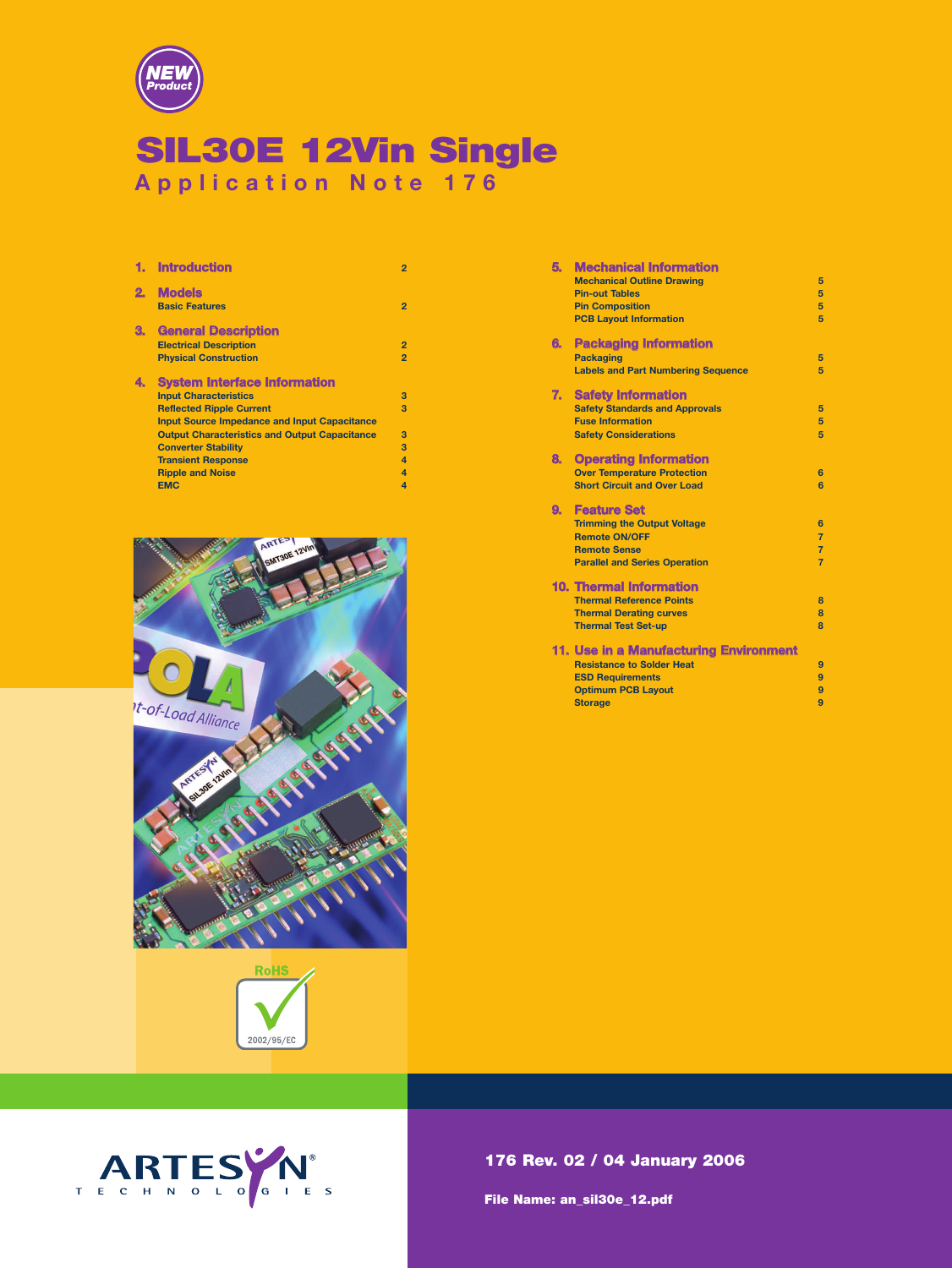# **1. Introduction**

This application note describes the features and functions of Artesyn Technologies' 12V, 30A series of non-isolated high power density, single DC/DC converters. These Point-of-Load modules are targeted specifically at the fixed and mobile telecommunications, industrial electronics and distributed power markets.

The SIL30E 12V is available with a 8V to 14VDC operating range and can operate over an ambient temperature range of -40°C to +85°C. Ultra-high efficiency operation is achieved through the use of synchronous rectification and control techniques. The modules are fully protected against short-circuit and over-temperature conditions. Standard features include remote ON/OFF and remote sense.

The series has been designed primarily for telecommunication applications. Automated manufacturing methods, together with an extensive qualification program, ensure that all SIL30E series converters are extremely reliable.

# **2. Models**

The 12V series comprises of 1 model, as listed in Table 1.

| <b>Model</b>     | <b>Input</b>   | Output         | Output  |
|------------------|----------------|----------------|---------|
|                  | <b>Voltage</b> | <b>Voltage</b> | Current |
| SIL30E-12W3V3-VJ | 8V - 14VDC     | $0.8 - 3.63V$  | 30A     |

#### **Table 1 - SIL30E Model**



#### **2.1 Features**

- High efficiency topology, typically 93% at 3.3Vout @ full load
- Wide ambient temperature range, -40ºC to +85ºC
- 0.8V to 3.63V output voltage adjustability
- No minimum load requirement
- Remote ON/OFF
- Remote sense compensation
- Fixed switching frequency
- Continuous short-circuit protection
- Overtemperature protection (OTP)
- Available RoHS compliant

# **3. General Description**

# **3.1 Electrical Description**

A block diagram of the converter is shown in Figure 1. Extremely high efficiency power conversion is achieved through the use of synchronous rectification techniques.

The POL topology is a non-isolated three terminal synchronous buck converter. The control of the synchronous rectifiers are optimized for high efficiency power conversion.

The output is adjustable over a range of 0.8V to 3.63V by means of an external resistor from trim pin to ground. The output voltage default is 0.8V, which can be trimmed up to any required set-point within the range. See Section 9.1 for details.

The converter can be shut down via a remote ON/OFF input that is referenced to ground. This input is compatible with popular logic devices; a 'Positive Logic' input is supplied as standard. Positive logic implies that the converter is disabled if the remote ON/OFF input is  $\leq$  0.8V, and enabled if it is high ( $\geq$ 2.8V) or floating.

The converter is also protected against over-temperature conditions. If the converter is overloaded or the ambient temperature gets too high, the converter will shut down until the temperature falls below a minimum threshold.



**Figure 1 - Electrical Block Diagram**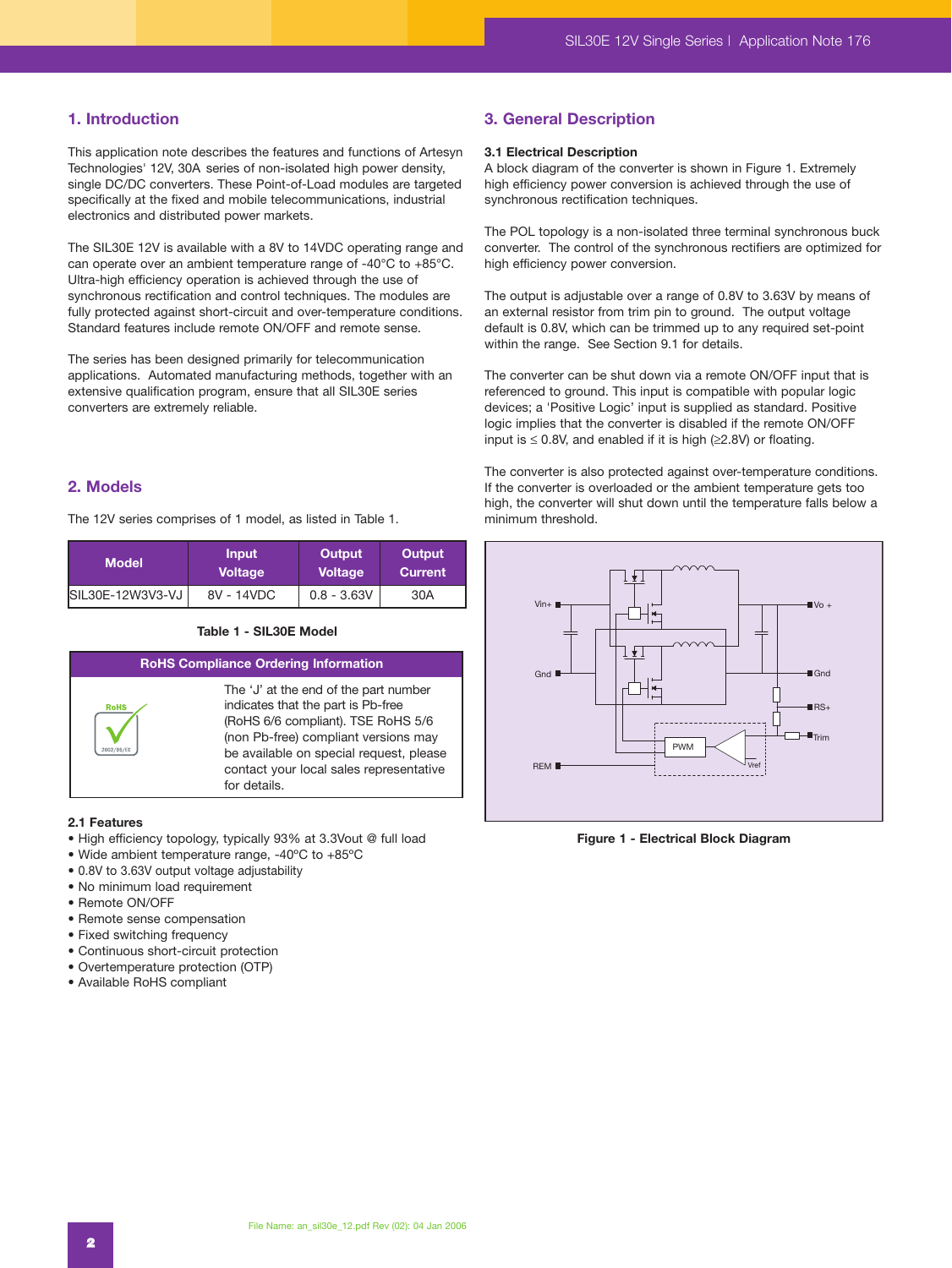# Application Note 176

#### **3.2 Physical Construction**

The SIL30E are constructed using a multi-layer FR4 PCB. Heat dissipation of the power components is optimized, ensuring that control components are not thermally stressed.

The converter is an open-frame product and has no case or case pin. The open-frame design has several advantages over encapsulated closed devices. Among these advantages are:

- **Cost:** no potting compound, case or associated process costs involved.
- **Thermals:** the heat is removed from the heat generating components without heating more sensitive, less tolerant components.
- **Environmental:** some encapsulants are not kind to the environment and create problems in incinerators. Further more open-frame converters are more easily re-cycled.
- **Reliability:** open-frame modules are more reliable for a number of reasons, including improved thermal performance and reduced TCE stresses.

A separate paper discussing the benefits of open-frame DC/DC converters (Design Note 102) is available at www.artesyn.com

# **4. System Interface Information**

### **4.1 Input Characteristics**

The SIL30E 12V series has an input voltage range of 8V to 14V. The wide input voltage range gives designers more flexibility in choosing an Intermediate Bus Converter to operate the Point-of-Load converter.

### **4.1.1 Reflected Ripple Current**

Because of the switching operation of the design, there is an AC current generated at the input of the unit. This is referred to as input reflected ripple current.

The typical ripple current for the SIL30E series is approx 1.3A peak to peak at full load, with the output trimmed up to 3.3V.

#### **4.1.2 Input Source Impedance and Input Capacitance**

The SIL30E converter must be connected to a low AC source impedance. High source inductance can affect the loop stability. Input capacitance should be placed close to the converter input pins to decouple distribution inductance. The external input capacitors must be chosen for suitable ripple current rating. Electrolytic capacitors should be avoided. Recommended input capacitors are ceramics such as 10µF 20V 1812 or similar.

#### **4.2 Output Characteristics and Output Capacitance**

The SIL30E series has been designed for stable operation without the need for external capacitance at the output terminals. However, when powering loads with dynamic current requirements, improved voltage regulation can be obtained by inserting capacitors as close as possible to the load. The most effective technique is to locate low ESR ceramic capacitors (for example 100µF or greater GRM series from Murata or similar) as close to the load as possible. These ceramic capacitors will handle the short duration high frequency components of the dynamic current requirement.

It is equally important to use good design practices when configuring the DC distribution system. Low resistance and low inductance PCB layout traces should be utilized, particularly in the high current output section. Remember that the capacitance of the distribution system and the associated ESR are within the feedback loop of the power module. This can have an effect on the module's compensation capabilities and its resultant stability and dynamic response performance. With large values of capacitance, the stability criteria depend on the magnitude of the ESR with respect to the capacitance. As much of the capacitance as possible should be outside the remote sensing loop and close to the load. Note that the maximum rated value of output capacitance for all models is 10,000µF. Contact your local Artesyn Technologies representative for further information if larger output capacitance values are required in the application.

#### **4.2.1 Converter Stability**

The SIL30E series has been designed to meet a minimum criteria of at least 45º at unity gain over all line and load operating conditions. The selection of compensation components ensure the design is unconditionally stable for all operating conditions. Bode plot measurements have been taken to prove out theoretical analysis of the design. Because of the high DC gain, the bode plots were carried out with the unit in closed loop operation. A sample measurement is shown in Figures 2 and 3. These were taken at nominal input voltage, full output current and Vout set to 1.5V.



**Figure 2 - Converter Stability Plot**



**Figure 3 - Converter Stability Plot**

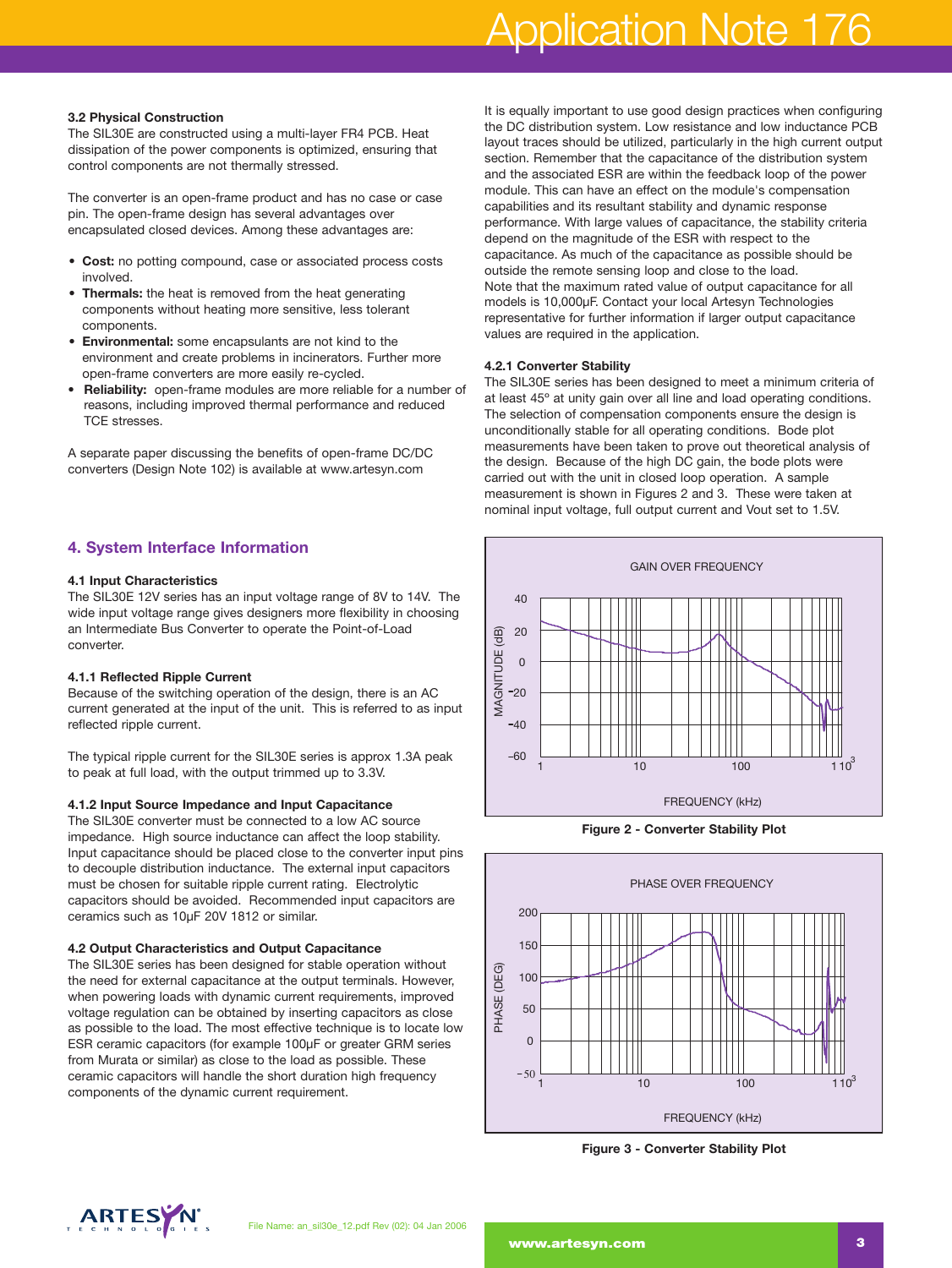

**Figure 4 - Typical Transient Response for 75% to 50% (500mA/µs) Load Step**



**Figure 5 - Typical Transient Response for 75% to 50% (500mA/µs) Load Step**

#### **4.2.2 Ripple and Noise**

The measurement set-up outlined in Figure 6 has been used for output voltage ripple and noise measurements on SIL30E series converters. When measuring output ripple and noise, a 50Ω coaxial cable with a 50Ω termination should be used to prevent impedance mismatch reflections disturbing the noise readings at higher frequencies.



**Figure 6 - Ripple and Noise Measurement Set-up**

### **4.3 EMC**

The SIL30E series has been designed to comply with the EMC requirements of EN61000. It has been tested and has passed radiated noise immunity (EN61000-4-3) and conducted noise immunity (EN61000-4-4) both with normal performance.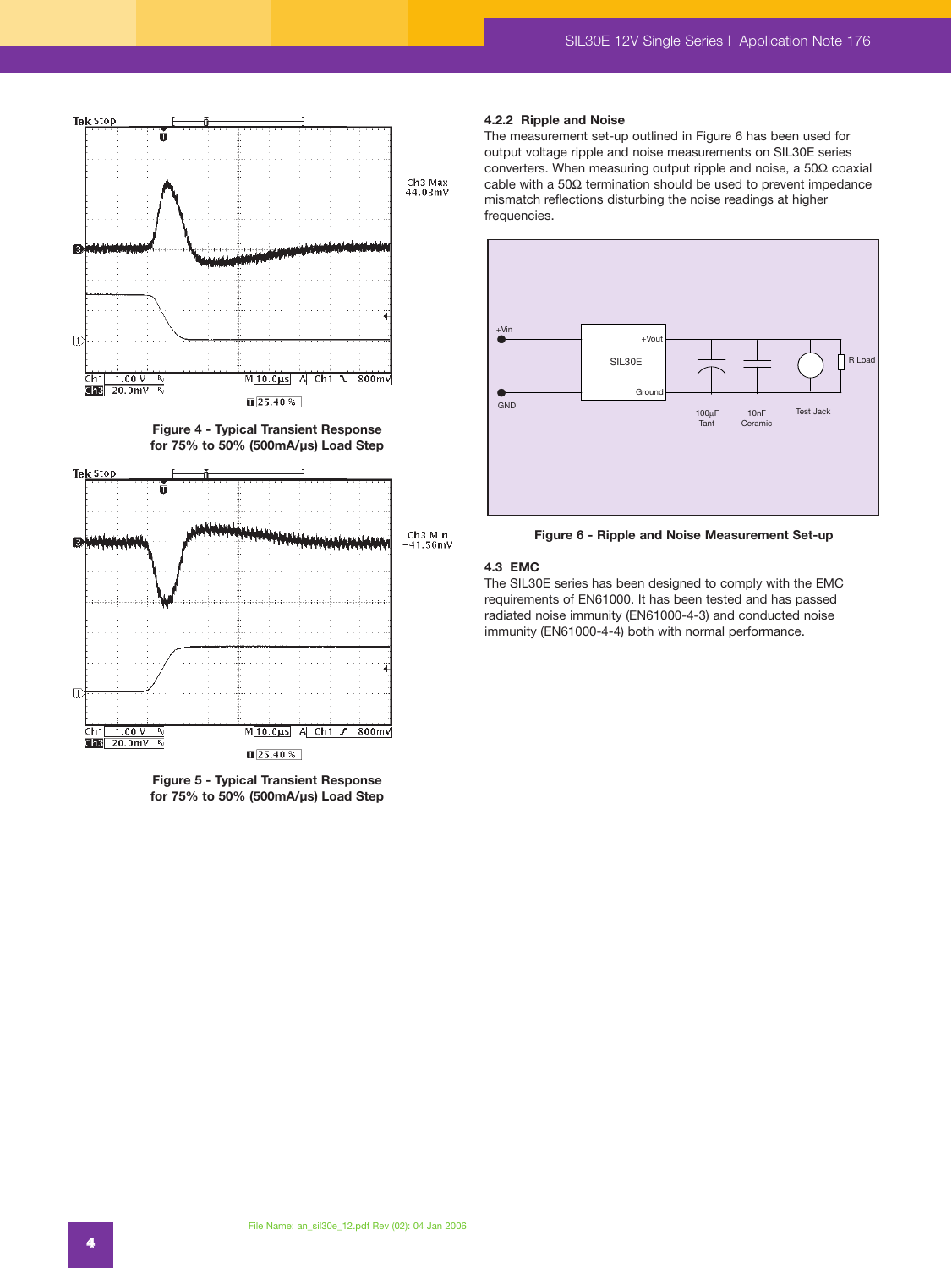# **5. Mechanical Information**

# **5.1 Mechanical Outline Drawing**



**Figure 7 - SIL30E Mechanical Outline**

### **5.2 Pin-out Table**

| <b>PIN CONNECTIONS</b> |                 |         |                 |
|------------------------|-----------------|---------|-----------------|
| PIN NO.                | <b>FUNCTION</b> | PIN NO. | <b>FUNCTION</b> |
| 1                      | Vin             | 11      | Vout            |
| 2                      | Vin             | 12      | Vout            |
| 3                      | Ground          | 13      | Remote ON/OFF   |
| 4                      | Ground          | 14      | Ground          |
| 5                      | Trim            | 15      | Ground          |
| 6                      | Remote Sense+   | 16      | Ground          |
| $\overline{7}$         | Ground          | 17      | Ground          |
| 8                      | Ground          | 18      | Vin             |
| 9                      | Vout            | 19      | N/C             |
| 10                     | Vout            | 20      | Vin             |

**Table 2 - SIL30E Pin-Out**

### **5.3 PCB Layout Information**

The PCB acts as a heat sink and draws heat from the unit via conduction through the pins and through radiation. The end user must ensure that other components and metal in the vicinity of the SIL30E meet the spacing requirements to which the system is approved. Low resistance and low inductance PCB layout traces should be used where possible, particularly when high currents are flowing (e.g. the output side). A low impedance track should connect input ground and output ground to maximize efficiency of the unit. See section 11.3 for the recommended land patterns.

# **6. Packaging Information**

# **6.1 Labels and Part Numbering Sequence**

All units in the series will be clearly marked to allow ease of identification for the end user as shown in Figure 8.



**Figure 8 - SIL30E Part Numbering**

# **7. Safety Information**

# **7.1 Safety Standards and Approvals**

All models will have full international safety approval including EN60950-1 and UL/cUL60950-1. Models have been submitted to independent safety agencies for approval.

# **7.2 Fuse Information**

In order to comply with safety requirements the user must provide a fuse in the unearthed input line. This is to prevent earth being disconnected in the event of a failure.

A 20A fast blow fuse should be used for all models. Recommended fuse: Bussman ABC-V-20.

# **7.3 Safety Considerations**

The converter must be installed as per guidelines outlined by the various safety agency approvals, if safety agency approval is required for the overall system.

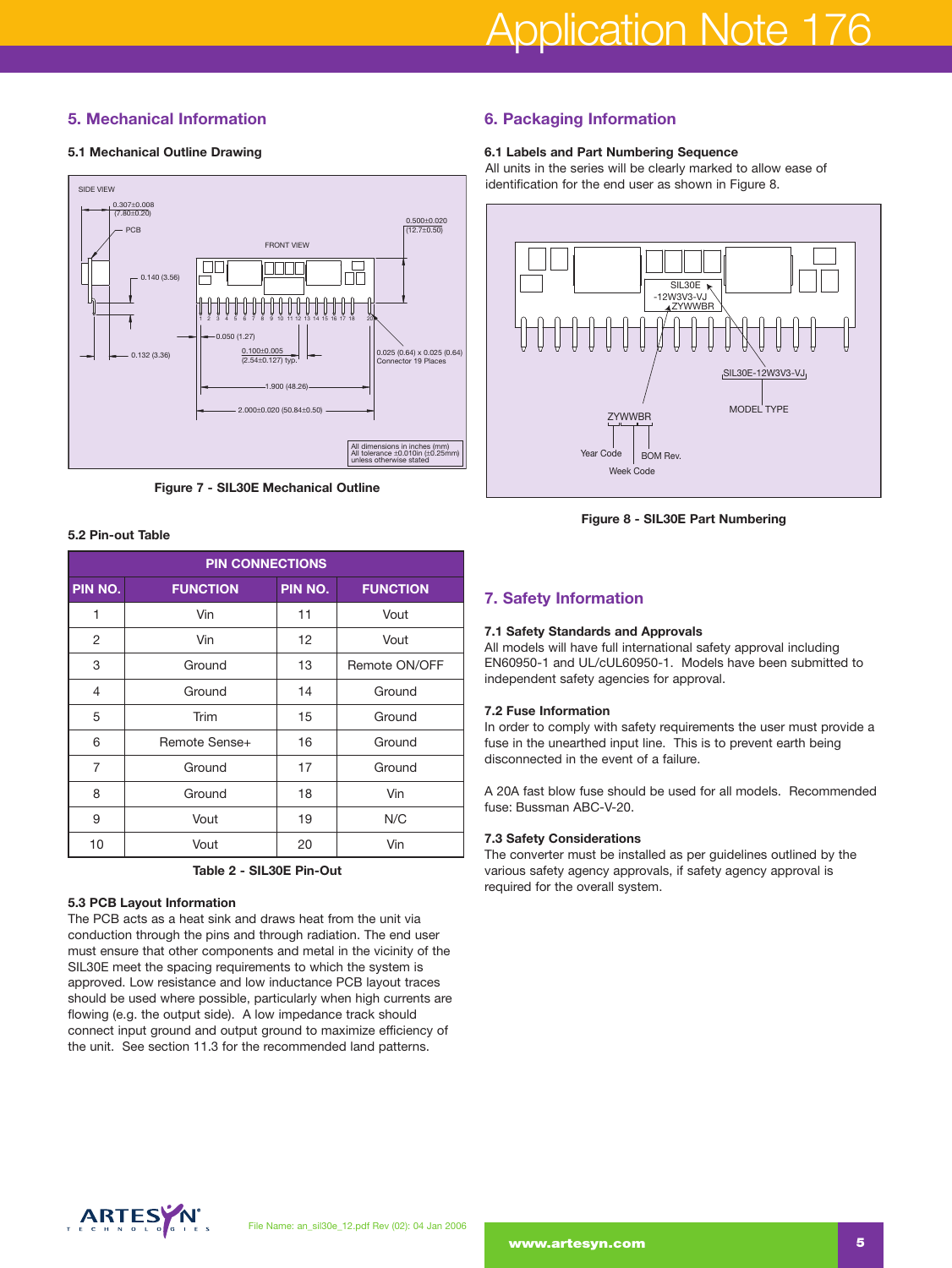# **8. Operating Information**

#### **8.1 Over-temperature Protection (OTP)**

The 12V non-isolated Point-of-Load range is equipped with nonlatching over-temperature protection. A temperature sensor monitors the temperature of the power switches. If the temperature exceeds a threshold of 120°C (typical) the converter will shut down, disabling the output. When the case temperature has decreased, the converter will automatically restart.

The unit might experience over-temperature conditions during a persistent overload on the output. Overload conditions can be caused by external faults. OTP might also be entered due to a loss of control of the environmental conditions (e.g. an increase in the converter's ambient temperature due to a failing fan).

#### **8.2 Short Circuit Protection**

In the event of a short circuit the unit will enter a hiccup mode, to provide fault protection. Once the source of the short circuit has been removed the unit will auto-recover, and will remain undamaged while in a short circuit mode. This design is protected only against extreme short circuits. The unit is protected in an over-load condition by an over-temperature protection device. We do not recommend operating this unit in a heavy over-load condition as it may reduce the lifetime of the converter.

# **9. Feature Set**

### **9.1 Trimming the Output Voltage**

The SIL30E 12V series have an output setpoint default of 0.8V.

This setpoint can be set by the user to any required voltage of 0.8V to 3.63V. When trimmed up by the user, the unit can deliver an output load of 30A or 99W whichever is the lesser of the two.

The output can be trimmed up by placing an external resistor between the Trim pin and Ground.



**Figure 9 - Output Trim-up Resistor to Ground**

The output set-point can be set with an external resistor as governed by the following equation:

\n- Output Trim-up Resistance to 0
\n- It can be set with an external resolution:
\n- $$
R_{\text{trim}} = \left[ \frac{9680}{V_{\text{out}} - 0.8} - 715 \right]
$$
\n
\n- required output setpoint
\n

Where Vout is the required output setpoint  $R_{trim}$  is given in Ohms

For example to set the output voltage to 1.8V,  $R_{trim}$  is calculated as follows:

$$
[Vout - U.6]
$$
\nRequired output set point ms

\nthe output voltage to 1.8V, R<sub>trim</sub>

\nR<sub>trim</sub> = 
$$
\begin{bmatrix} 9680 & 715 \\ 1.8 - 0.8 & 715 \end{bmatrix}
$$
\nR<sub>trim</sub> = 8.965kΩ

 $R_{trim} = 8.965k\Omega$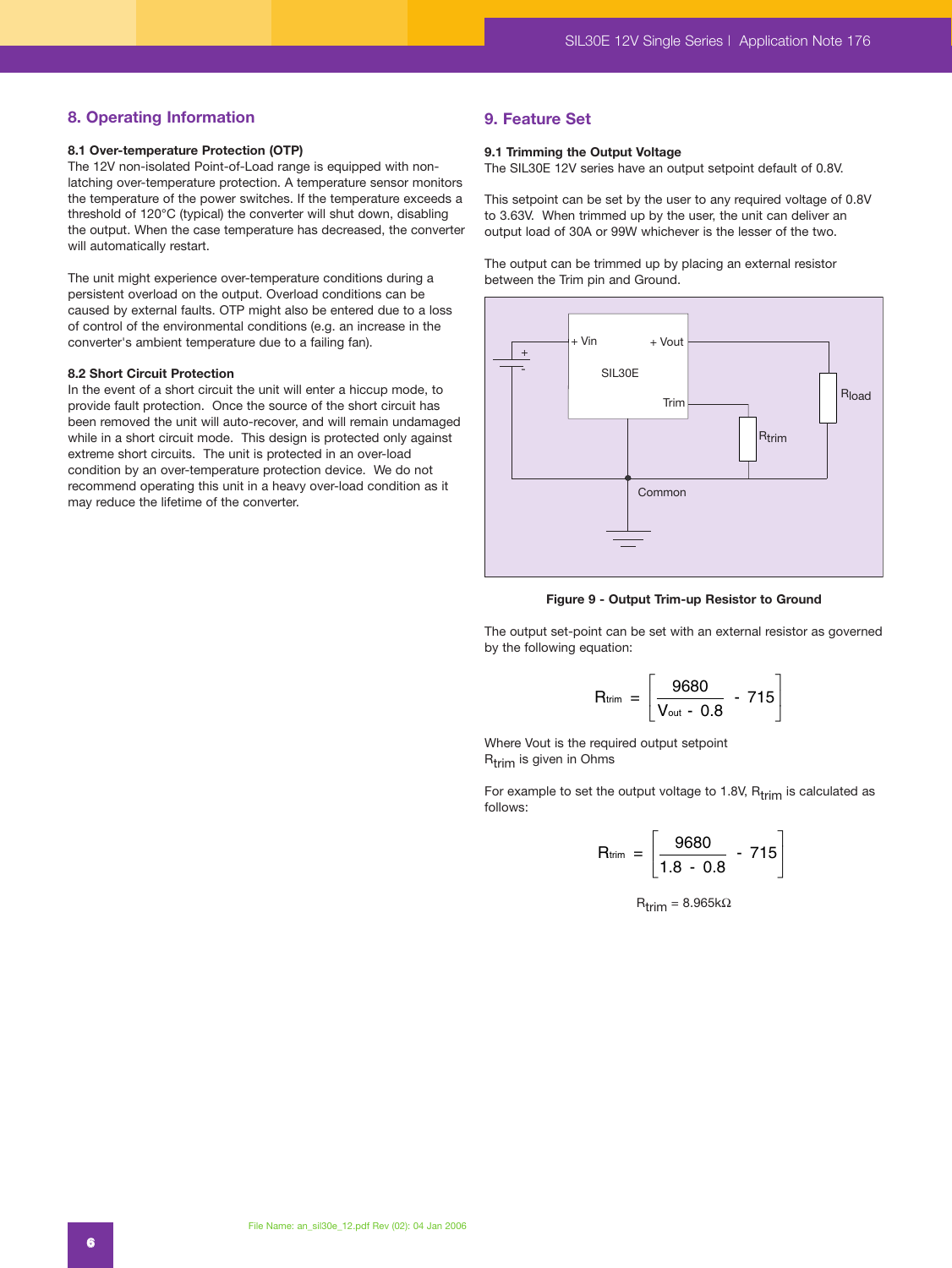# Application Note 176

| $V_O$ (V) | $\overline{\mathsf{R}_{\text{trim}}}$ (K $\Omega$ ) |
|-----------|-----------------------------------------------------|
| 0.8       | Open                                                |
| 1.2       | 23.4                                                |
| 1.5       | 13.2                                                |
| 1.8       | 8.96                                                |
| 2.0       | 7.32                                                |
| 2.5       | 4.99                                                |
| 3.3       | 3.16                                                |
|           |                                                     |

**Table 3 - E-192 Value Resistors**

Table 3 shows the E-192 value resistors that can be used to trim some standard voltage output setpoints.

Care needs to be taken when placing the external trim resistor. Poor grounding on the layout for this resistor may result in an increase of load regulation for the unit. The resistor should be placed directly between the trim pin and ground of the unit.

The trim curve can be graphed as shown below:



**Figure 10 - Trim Up** 

#### **9.2 Remote ON/OFF**

The remote ON/OFF input allows external circuitry to put the SIL30E converters into a low dissipation sleep mode. 'Positive Logic' remote ON/OFF is available as standard.

'Positive Logic' units of the SIL30E series are turned on if the remote ON/OFF pin is high, or leaving it floating. Pulling the pin low will turn off the unit. The signal level of the remote ON/OFF input is defined with respect to ground. The unit is guaranteed ON if this voltage level exceeds 2.8V. The unit is guaranteed OFF if this voltage level is equal to or less than 0.8V.

To simplify the design of the external control circuit, logic signal. The remote ON/OFF input can be driven as shown in Figure 11.





#### **9.3 Remote Sense**

The remote sense compensation feature minimizes the effect of resistance in the distribution system and facilitates accurate voltage regulation at the load terminals or another selected point. The remote sense line will carry very little current and hence does not require a large cross-sectional area. However, if the sense line is routed on a PCB, it should be located close to a ground plane in order to minimize any noise coupled onto the lines that might impair control loop stability. A small 100nF ceramic capacitor can be connected at the point of load to decouple any noise on the sense wires. The module will compensate for a maximum drop of 10% of the nominal output voltage. However, if the unit is already trimmed up, the available remote sense compensation range will be correspondingly reduced. Remember that when using remote sense compensation, all the resistance, parasitic inductance and capacitance of the distribution system are incorporated into the feedback loop of the power module. This can have an effect on the module's compensation capabilities, affecting its stability and dynamic response.

#### **9.4 Parallel and Series Operation**

Parallel operation of multiple converters is not recommended. If unavoidable, some de-coupling techniques must be incorporated onto the users design. It should be noted that this measure will adversely effect power conversion efficiency.

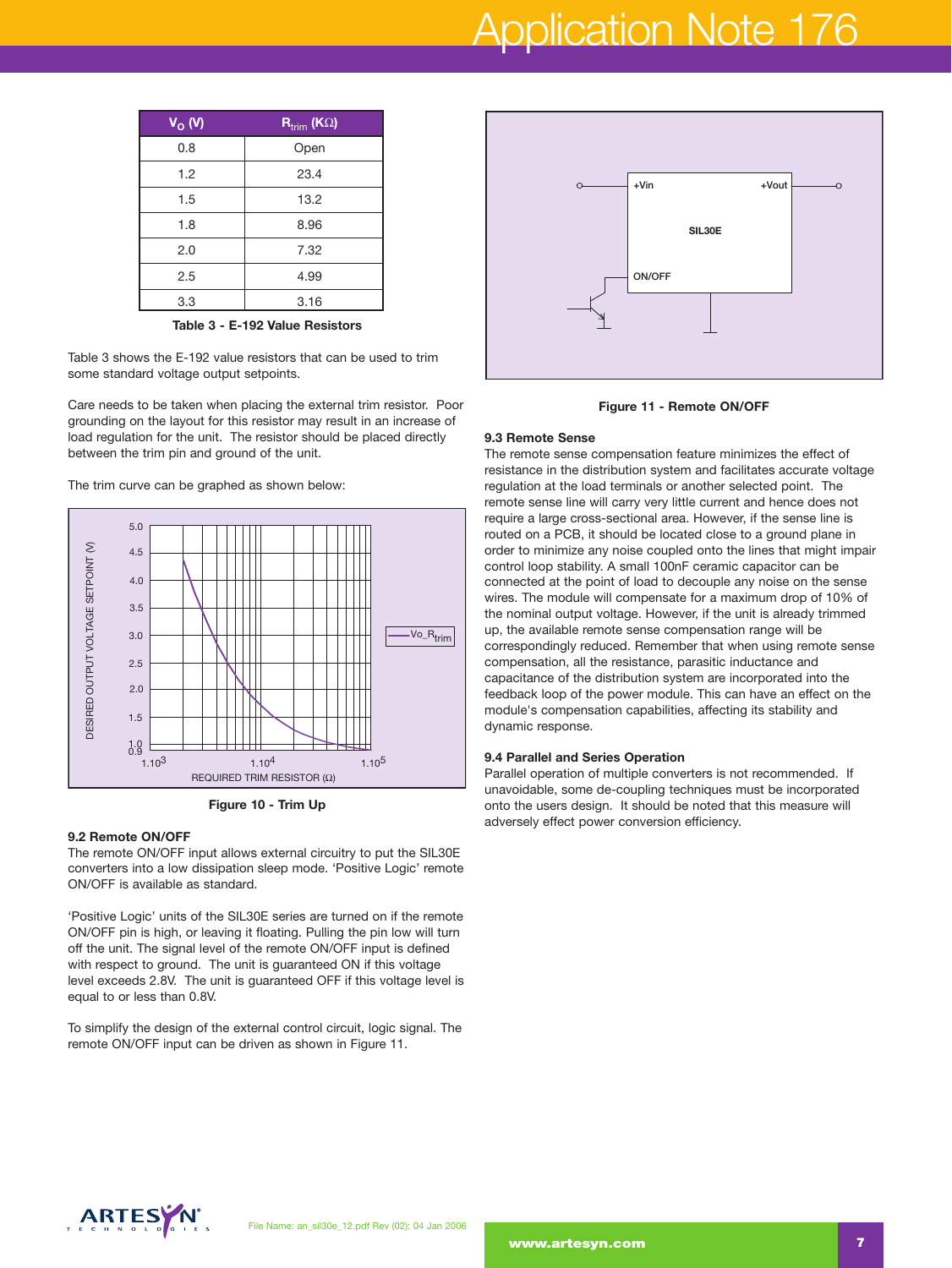# **10. Thermal Information**

#### **10.1 Thermal Reference Points**

The electrical operating conditions namely:

- Input voltage,  $V_{in}$ <br>• Output voltage V
- Output voltage,  $V_o$ <br>• Output current L
- Output current, I<sub>o</sub>

determine how much power is dissipated within the converter. The following parameters further influence the thermal stresses experienced by the converter:

- Ambient temperature
- Air velocity
- Thermal efficiency of the end system application
- Parts mounted on system PCB that may block airflow
- Real airflow characteristics at the converter location

The maximum acceptable temperature measured at the thermal reference points is 115ºC. The thermal reference point is shown in Figure 12.



**Figure 12 - Thermal Reference Point Location on SIL30E Converters**

# **10.2 Thermal Derating Curves**

Thermal characterization data is presented in the datasheet in a thermal derating graph of which one is repeated here in Figure 13. This derating graph shows the load current versus the ambient air temperature and velocity.



**Figure 13 - Thermal Derating Curve Vin = 12V, Output Voltage = 3.3V**

#### **10.3 Thermal Test Set-up**

All of the data was taken with the converter soldered to a test board which closely represents a typical application. The test board is a 1.6 mm, eight layer FR4 PCB with the inner layers consisting of 2oz power and ground planes. The top and bottom layers contain a minimal amount of metalization. A board to board spacing of 1 inch was used. The data represented by the 0m/s curve indicates a natural convection condition i.e. no forced air. However, since the thermal performance is heavily dependent upon the final system application, the user needs to ensure the thermal reference point temperatures are kept within the recommended temperature rating. It is recommended that the thermal reference point temperatures are measured using either AWG #36 or #40 gauge thermocouples or an IR camera. In order to comply with stringent Artesyn derating criteria, the ambient temperature should never exceed 85°C. Please contact Artesyn Technologies for further support.